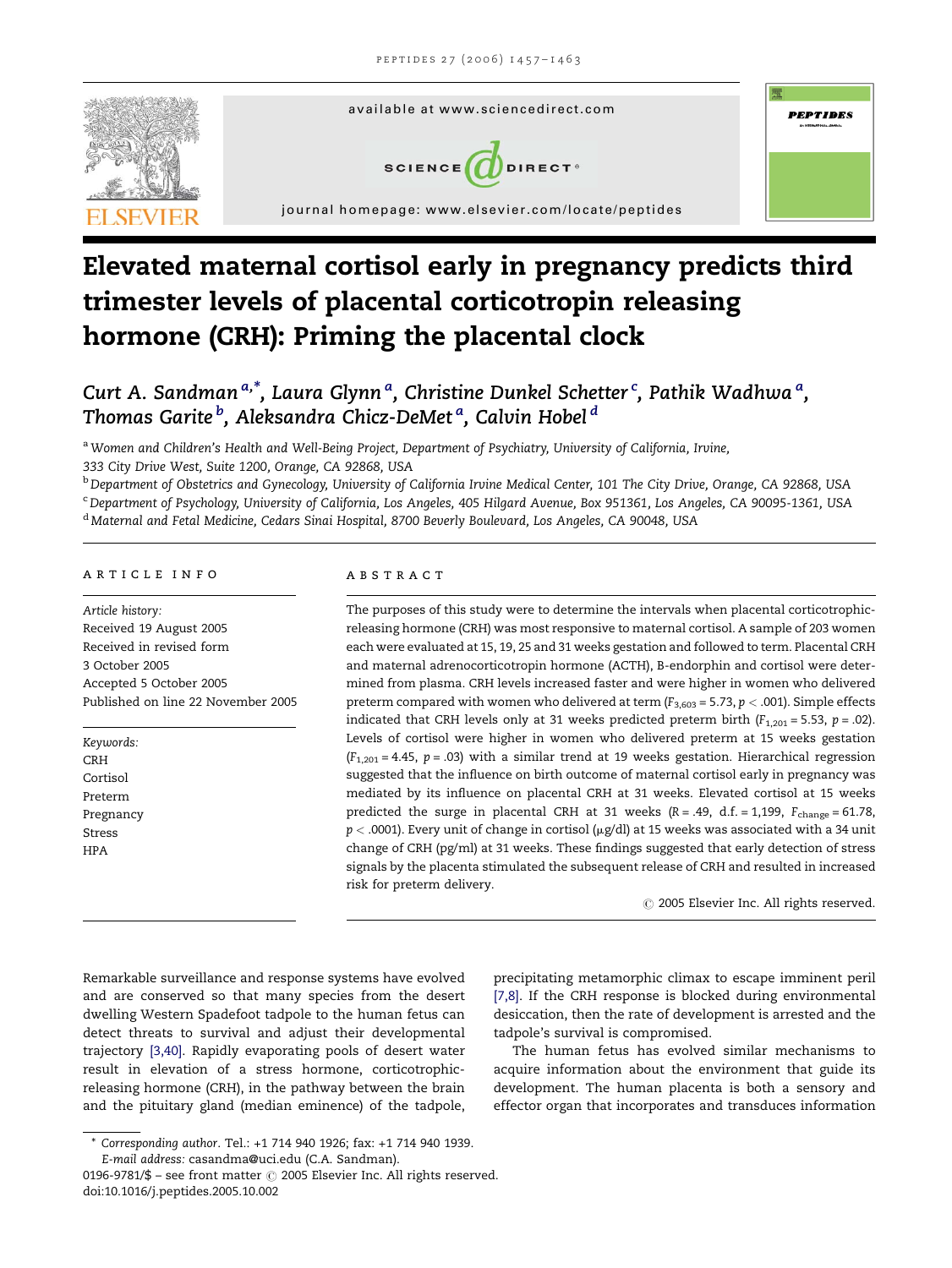<span id="page-1-0"></span>from its maternal host environment into the fetal developmental program. It has receptors and expresses the genes for major stress systems, including the endocrine system and specifically CRH [\[10,11,20,23,28,34,35,48\]](#page-5-0). Placental CRH production increases dramatically over the course of normal human gestation [\[29\]](#page-6-0) reaching levels at term observed only in the hypothalamic portal system (median eminence) during physiological stress [\[25\]](#page-6-0). Abnormally accelerating rates or excessive levels of placental CRH are significant risk factors for an earlier onset of spontaneous birth [\[17,18,29,30,32,45,46\]](#page-5-0). Because of this, CRH is proposed to regulate a placental clock that controls a cascade of physiological events leading to parturition [\[42\].](#page-6-0) Despite general agreement concerning the significance of CRH for the timing of spontaneous birth [\[14\]](#page-5-0), there is uncertainty about when CRH exerts its effects on human parturition [\[9,18,29\]](#page-5-0) and what regulates the CRH surge [\[4\].](#page-5-0)

CRH, a 41-amino acid neuropeptide, is synthesized primarily in the paraventricular nucleus of the hypothalamus and has a major role in regulating pituitary-adrenal function and the physiological response to stress [\[5,43\].](#page-5-0) During pregnancy, CRH also is synthesized by the placenta. Placental CRH is identical to hypothalamic CRH in structure, immunoreactivity and bioactivity [\[36,39\]](#page-6-0). In contrast, however, to the inhibitory influence on the promoter region of the CRH gene in the hypothalamus, maternal stress signals (glucocorticoids) from the adrenal glands activate the promoter region in the placenta and stimulate its synthesis [\[21,41\]](#page-5-0). This positive feedback system contains both a signal to the fetus (elevated glucocorticoids) that the host environment (the mother) is threatened [\[44\]](#page-6-0), potentially compromising fetal survival, and a response from the fetus (increased placental CRH production) that shortens gestation. The purposes of our study are to determine the critical intervals during which CRH influences the length of human gestation and the critical periods during gestation when the placenta is most vulnerable to the biological signals of threat.

# 1. Methods

### 1.1. Participants

The sample was comprised of 203 English-speaking adult women (over 18 years age, mean age = 29.9 years) consecutively recruited from two University prenatal care programs between the 6th and 10th weeks of gestation. As presented in Table 1, the majority of the sample was married and high school educated. The sample was racially/ethnically diverse with a small majority that is white/non-hispanic. All eligible subjects presented with a singleton intrauterine pregnancy, a normal uterus and cervix. For the majority the current pregnancy was their first. A comprehensive, structured medical interview and thorough chart review was conducted to exclude subjects if they presented with prior or present obstetric risk conditions including systemic maternal disease (cancer, cardiac disease, seizure history, autoimmune diseases and blood disorders), placental or cord abnormalities, uterine anomalies, infection, congenital malformations or chromosomal abnormalities determined in the first trimester.

| Table $1$ – Subject characteristics (N = 203)        |                                                              |  |  |
|------------------------------------------------------|--------------------------------------------------------------|--|--|
| Age (years)                                          | $29.9 \pm 5.25$                                              |  |  |
| Marital status (%)                                   | Married: 78                                                  |  |  |
| Education (%)                                        | High school: 99.5<br>Some college or<br>college degree: 49.7 |  |  |
| Race/ethnicity (%)<br>Parity (%)                     | White/non-hispanic: 54.4<br>Primiparous: 58.7                |  |  |
| Gestational intervals (weeks)                        | Time 1: $15.3 \pm 1.02$                                      |  |  |
|                                                      | Time 2: $19.2 \pm .75$                                       |  |  |
|                                                      | Time 3: $24.9 \pm .88$                                       |  |  |
|                                                      | Time 4: $30.9 \pm .97$                                       |  |  |
| Gestational age at term (weeks)                      | $39.1 \pm 1.71$                                              |  |  |
| Infant birth weight (g)                              | $3446.24 \pm 565.14$                                         |  |  |
| Data are presented as mean $\pm$ standard deviation. |                                                              |  |  |

Women also were excluded if they presented with any condition that could disregulate neuroendocrine function, such as endocrine, hepatic or renal disorders or the use of corticosteroid medications. Interviews assessed health behaviors to exclude women who smoked or consumed alcohol or drugs of abuse 6 months before and during the index pregnancy.

#### 1.2. Procedures

All methods and procedures in this report were approved by the Institutional Review Board of the participating institutions. Women provided informed consent to be evaluated at four intervals during gestation; 13.5–16.6 (mean = 15.3), 17.8– 20.5 (mean = 19.2), 23.7–26.5 (mean = 24.9) and 29.9–32.3 (mean = 30.9) weeks gestation. A clinical ultrasound performed at the first and second intervals confirmed gestational age. Blood was collected at each interval for assessment of neuroendocrine profiles. Women were followed to term and birth outcome information was abstracted from medical charts.

The HPA and placental stress axis was evaluated by assessing levels of B-endorphin (BE), ACTH, cortisol and CRH. To control possible circadian influences, subjects were evaluated each session between 14:00 and 16:00. The times for blood draws across sessions were not significantly different  $(F_{3,200} = 1.14, p = .34)$  and mean times ranged from 14:17 to 14:32. A 25 ml blood sample was withdrawn through antecubital venipuncture (within 20 s of venipuncture). Blood was deposited into siliconized and chilled EDTA (purple top) vacutainers, centrifuged at 2000  $\times$  g (15 min) and the plasma was decanted into polypropylene tubes containing 500 KIU/ml aprotinin (to arrest enzymatic degradation; Sigma Chemical) and stored at  $-70\,^{\circ}$ C until assayed.

CRH concentrations (pg/ml) were determined by radioimmunoassay (RIA; Bachem Peninsula Laboratories, SanCarlos, CA). Plasma samples (1–2 ml) were extracted with three volumes of ice-cold methanol, mixed, allowed to stand for 10 min at 4 °C, and then centrifuged at 1700  $\times$  q for 20 min at  $4^{\circ}$ C by the modified method of Linton et al. [\[24\].](#page-6-0) The pellets were washed with 0.5 ml methanol, and the combined supernatants dried down (Savant SpeedVac concentrator).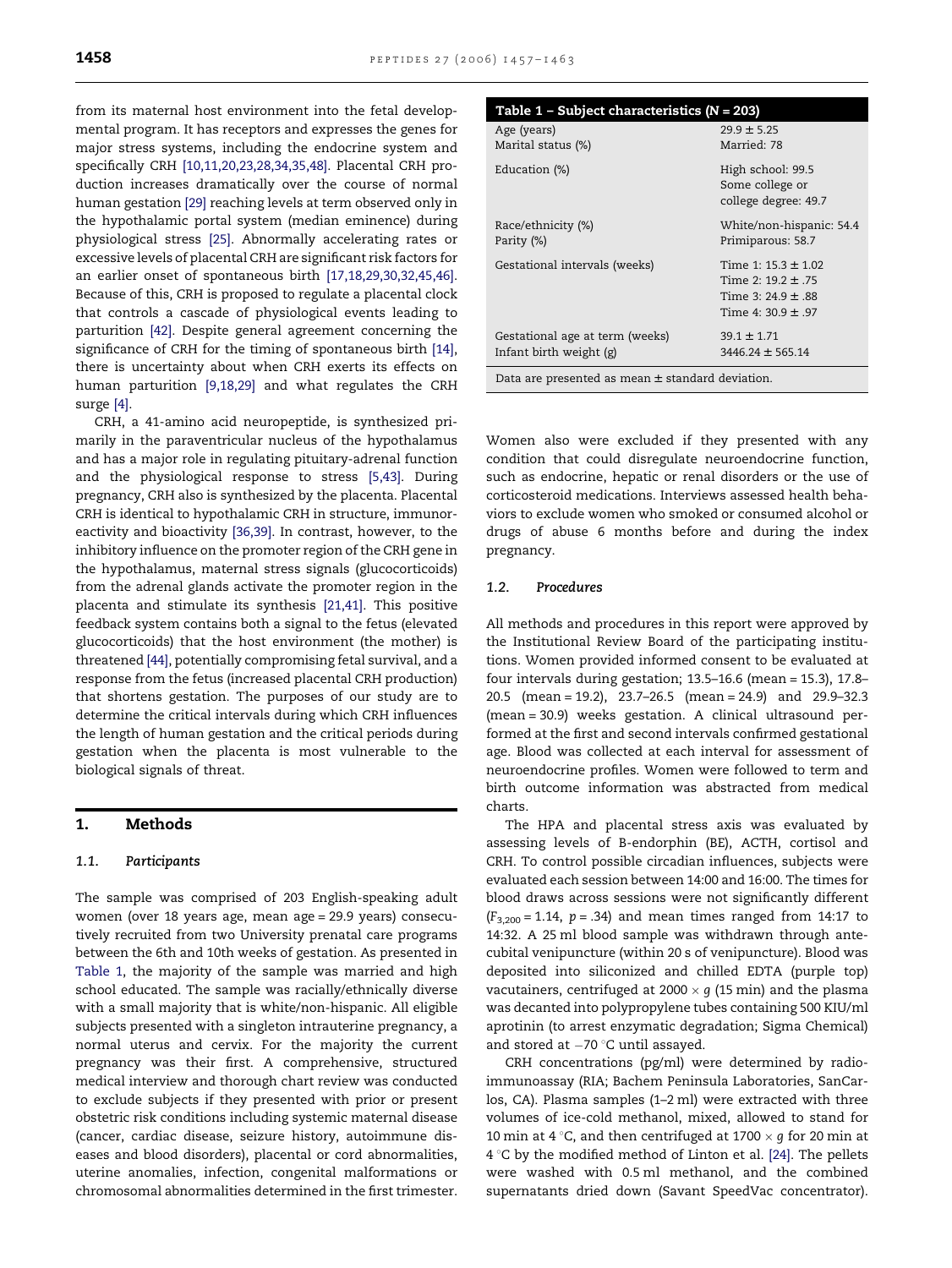Reconstituted samples in assay buffer were incubated with anti-CRH serum (human) for 48 h at  $4^{\circ}$ C followed by a 24 h incubation with 125I-CRH. Both labeled and unlabeled CRH were collected by immunoprecipitation with goat anti-rabbit IgG serum and normal rabbit serum after 90 min of incubation at room temperature. Samples were centrifuged at  $1700 \times q$ (20 min) at 4  $\degree$ C and the aspirated pellets were quantified with a gamma scintillation counter. The CRH assay had less than 0.01% cross-reactivity with ovine CRH, 36% cross-reactivity with bovine CRH and non-detectable reactivity with human ACTH. The intra- and inter-assay coefficient of variance ranged from 5 to 15%, respectively.

Plasma levels of adrenocorticotropin hormone (ACTH) were measured by RIA (Nichols Institute Diagnostics). The antiserum employed was <0.001% cross-reactive with betaendorphin and ACTH fragments. Duplicate samples  $(200 \mu$ l/ assay tube) were incubated with ACTH 125I-antibody solution and an avidin coated bead overnight at room temperature. After washing, the bead with bound radiolabeled antibody complex was quantified using an ICN Biomedical Isoflex Gamma Counter. The ACTH assay has a minimal detectable dose (MDD) of 1.0 pg/ml (95% confidence) with intra-assay CV of 3.0% at 35 pg/ml and  $CV = 7.8%$  (inter-assay) at 36 pg/ml.

Plasma levels of BE were determined by a solid phase twosite immunoradiometric assay (IRMA; Nichols Institute Diagnostics). The antiserum was 1.6% cross-reactive with betalipotropin at 500 pg/ml and was <0.01% cross-reactive with related opiates at 5  $\mu$ g/ml. The BE immunoassay system has a  $MDD = 14$  pg/ml (95% confidence limit) with a  $CV = 4.1$ % (intraassay) and CV = 9.0% (inter-assay) at the highest concentrations measured in the present study.

Plasma cortisol levels were determined by immunofluorescence using an automated procedure on an Abbott TDx Analyzer (Abbott Laboratories). The assay was less than 5% cross-reactive with 11-deoxycortisol, corticosterone, and less than 1% cross-reactive with ten other naturally occurring steroids. The inter- and intra-assay CVs were less than 9% with a minimum detectable level (95% confidence) of  $0.45 \mu g/dl$ .

Data reduction for the RIA and IRMA assays were accomplished with a computer assisted, four-parameter logistics program [\[38\].](#page-6-0) Differences and rates of change in endocrine profiles between women delivering term and preterm were assessed with analysis of variance with fixed (Groups [term-preterm]) and repeated (assessment intervalstime) factors. Post hoc comparisons were computed using the Tukey method. Analysis of covariance was used to control for potentially confounding variables. Greenhouse-Geisser corrections were applied when appropriate and only corrected results are reported. Logistical multivariate regression was used to predict the dichotomous variable of preterm birth. General linear regression models were used to predict the separate continuous outcomes of gestational length and CRH levels at 31 weeks. Similar analytical strategies are used for both dichotomous and continuous variables. Initially, predictors ([Table 1](#page-1-0)) were entered into the regression equation one variable at a time in no preset order but with the restriction that each entry increased the ability (the variance accounted for) to predict the separate outcomes of interest (conditional forward logical regression for preterm birth, and forward stepwise regression for gestational length and CRH levels at 31 weeks). This approach was appropriate because the variables selected as predictors for this analysis were: (i) a cohesive collection of endocrine measures related to the stress axis and (ii) occurred in time before the outcomes of interest [\[16\]](#page-5-0). The stepwise solution was followed and confirmed by simultaneous regression, which considered concurrently all predictor variables, and then by hierarchical regression in which the order of predictor variables to enter the equation was selected by the investigator to control the influence of competing variables. The purpose of hierarchical regression was to determine causal priorities and to reduce confounding associations [\[6\].](#page-5-0)

## 2. Results

#### 2.1. Prediction of preterm birth

Placental CRH increased significantly ( $F_{3,210}$  = 106.48,  $p$ <sup>Y</sup> < .0001, Greenhouse-Geisser correction) during pregnancy with rapidly accelerating levels after 25 weeks gestation (Fig. 1, all pairwise comparisons  $p < .0001$ ). Consistent with previous studies [\[29,45,46\]](#page-6-0), placental CRH levels in women destined to deliver preterm (before 37 weeks) had faster rates of increase  $(F_{3,603} = 5.73, p < .001$  [group  $\times$  weeks gestation]) and significantly higher levels of CRH confined to the beginning of the early third trimester ( $F_{1,201}$  = 5.53,  $p$  = .02 [post hoc comparison at 31 weeks]) than women who subsequently delivered at term [\(Fig. 2](#page-3-0)).

Maternal levels of cortisol, ACTH and BE also increased significantly with advancing gestation (all  $p's < .0001$ ). The two-fold increases in maternal ACTH and BE and the threefold increase in maternal cortisol were considerably less than the 25-fold increases in placental CRH through 31 weeks of gestation [\(Table 2\)](#page-3-0). Of these maternal measures, only cortisol distinguished women delivering term and preterm. This is the first evidence that levels of cortisol are higher as early as 15



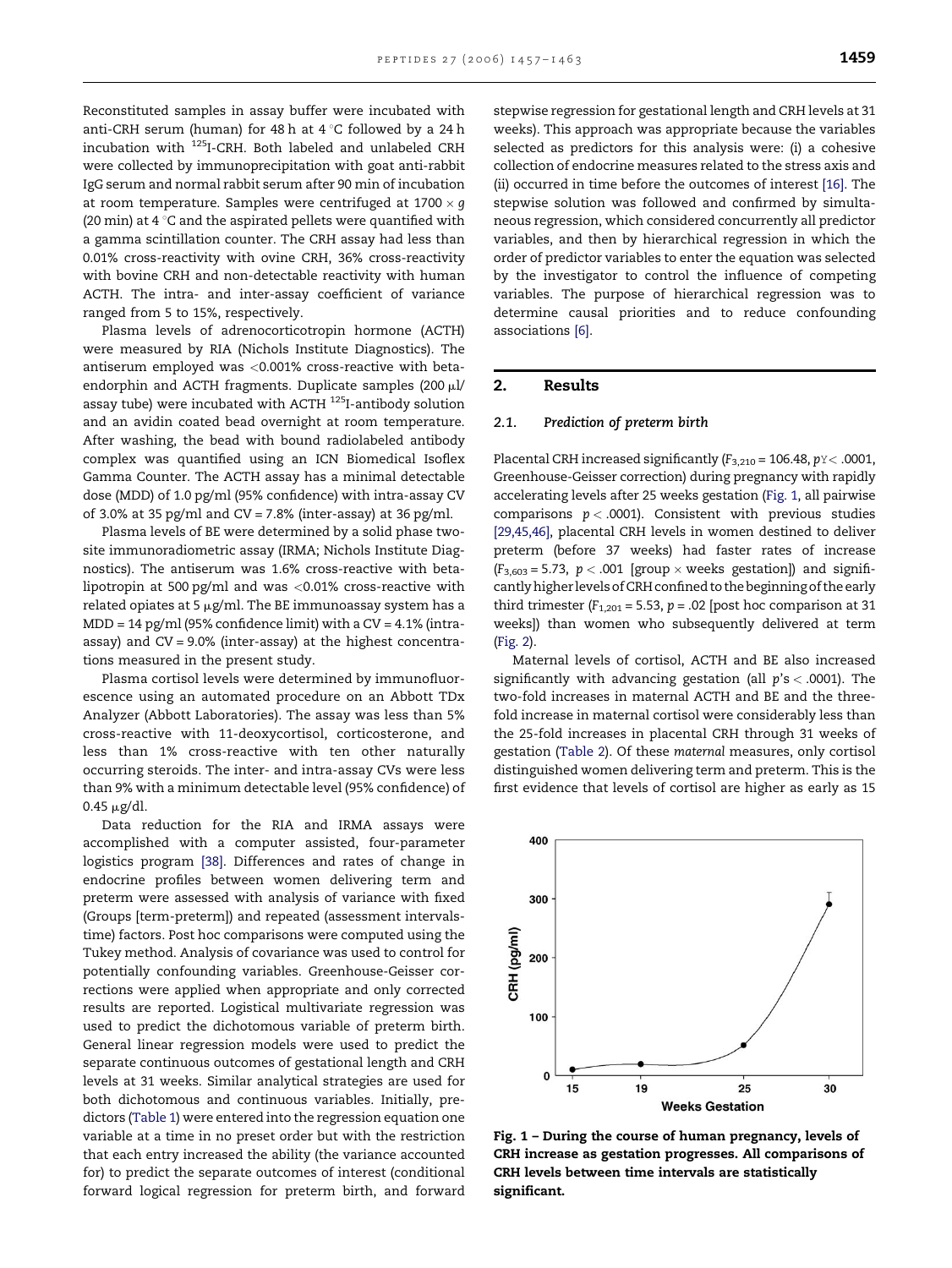<span id="page-3-0"></span>

Fig. 2 – The rate of change in placental CRH between 26 and 31 weeks gestation is significantly faster and the level of placental CRH at 31 weeks gestation is significantly higher in women destined to deliver preterm.

weeks gestation ( $F_{1,201}Y=Y4.45$ ,  $p=.03$ ) with a similar trend at 19 weeks gestation ( $F_{1,201}Y=Y3.43$ ,  $p=.065$ ) in women who subsequently delivered preterm compared with women delivering after 37 weeks (Fig. 3).

Because levels of CRH late in pregnancy and concentrations of cortisol early in pregnancy both were associated with preterm birth, the association between CRH and birth outcome was re-evaluated after controlling for the level of cortisol. The rate of change of CRH during gestation ( $F_{3,597} = 1.54$ ,  $p = .19$ ) and the relation between CRH and preterm birth  $(F_{3,597} = 2.39)$ ,  $p = .07$ ) were not significant when the statistical influence of cortisol at 15 weeks was controlled by analysis of covariance. However, when the independent contribution to the prediction of preterm birth was assessed using all of the endocrine variables (Table 2), only CRH at 31 weeks was selected by conditional logistic regression ( $X_{d.f.=1}^2 = 3.62$ ,  $p = .05$ ).

| Table 2 - Means and standard deviations for the<br>endocrine stress variables and medical risk $\overline{(N=201)}$ |                           |                                          |                   |  |  |
|---------------------------------------------------------------------------------------------------------------------|---------------------------|------------------------------------------|-------------------|--|--|
| Intervals weeks<br>gestation (range)                                                                                | Variables                 | Mean                                     | Standard<br>error |  |  |
| 13.5–16.6 weeks                                                                                                     | Predictors<br><b>CRH</b>  | $10.1$ pg/ $\mu$ l                       | 0.3               |  |  |
|                                                                                                                     | <b>ACTH</b><br>BE.        | $17.8$ pg/ $\mu$ l                       | 0.5<br>0.5        |  |  |
|                                                                                                                     | Cortisol                  | $23.1$ pg/ $\mu$ l<br>$7.7 \mu$ g/dl     | 0.3               |  |  |
| 17.8-20.5 weeks                                                                                                     | <b>CRH</b>                | 18.6 pg/ $\mu$ l                         | 1.0               |  |  |
|                                                                                                                     | <b>ACTH</b><br>BE.        | $22.0$ pg/ $\mu$ l<br>$25.8$ pg/ $\mu$ l | 0.8<br>0.5        |  |  |
|                                                                                                                     | Cortisol                  | $13.1 \mu g/dl$                          | 0.4               |  |  |
| 23.7-26.5 weeks                                                                                                     | <b>CRH</b><br><b>ACTH</b> | 54.8 $pg/µl$<br>$29.1$ pg/ $\mu$ l       | 3.3<br>0.9        |  |  |
|                                                                                                                     | BE.                       | $31.8$ pg/ $\mu$ l                       | 0.7               |  |  |
|                                                                                                                     | Cortisol<br>Outcome       | $18.8 \mu g/dl$                          | 0.5               |  |  |
| 29 9-32 3 weeks                                                                                                     | CRH                       | $290.52 \text{ pg/µl}$                   | 20.1              |  |  |



Fig. 3 – The level of maternal cortisol is significantly higher at 15 weeks gestation in women who will proceed to deliver before 37 weeks gestation (preterm).

#### 2.2. Prediction of gestational length

Similarly, when all variables were entered into the equation simultaneously, only placental CRH at 31 weeks significantly and independently predicted gestational length  $(R = .20, )$  $p = .02$ ). The crucial role of CRH at 31 weeks for predicting gestational age at term was confirmed with Stepwise Regression. Elevated CRH at 31 weeks significantly (Step 1,  $R = .20$ ,  $F_{1,199 \text{change}} = 8.36$ ,  $p = .004$ ) predicted gestational length. The prediction of gestational length was improved by including in the model elevated cortisol at 15 weeks (Step 2,  $R = .26$ ,  $F_{1,197 \text{change}} = 5.38$ ,  $p = .02$ ), and finally elevated cortisol at 19 weeks (Step 3,  $R = .29$ ,  $F_{1,196 \text{change}} = 4.08$ ,  $p = .04$ ). Because levels of cortisol early in pregnancy, and levels of CRH late in pregnancy both resulted in the best prediction of gestational age at term, a final hierarchical model was constructed to control the early influence of cortisol in the equation. After cortisol levels at 15 and 19 weeks are entered in the equation (together at Step 1), elevation of CRH at 31 weeks still significantly predicted gestational age at term (Step 2,  $R = .21$ ,  $F_{1,197 \text{change}} = 5.06$ ,  $p = .02$ ).

### 2.3. Association between cortisol and CRH

The association between levels of cortisol and CRH across all time intervals is presented in [Table 3](#page-4-0). The purpose of this analysis was to examine all possible lagged and concurrent relations of these two hormones. There were no concurrent relations between cortisol and CRH for any time interval. Only the lagged associations of cortisol at 15 weeks ( $R = .49, p < .001$ ) and 19 weeks ( $R = .28$ ,  $p < .01$ ) with CRH at 31 weeks were statistically significant.

#### 2.4. Prediction of third trimester CRH Levels

Because CRH level at 31 weeks was the best predictor both of preterm birth and gestational length, a model to predict its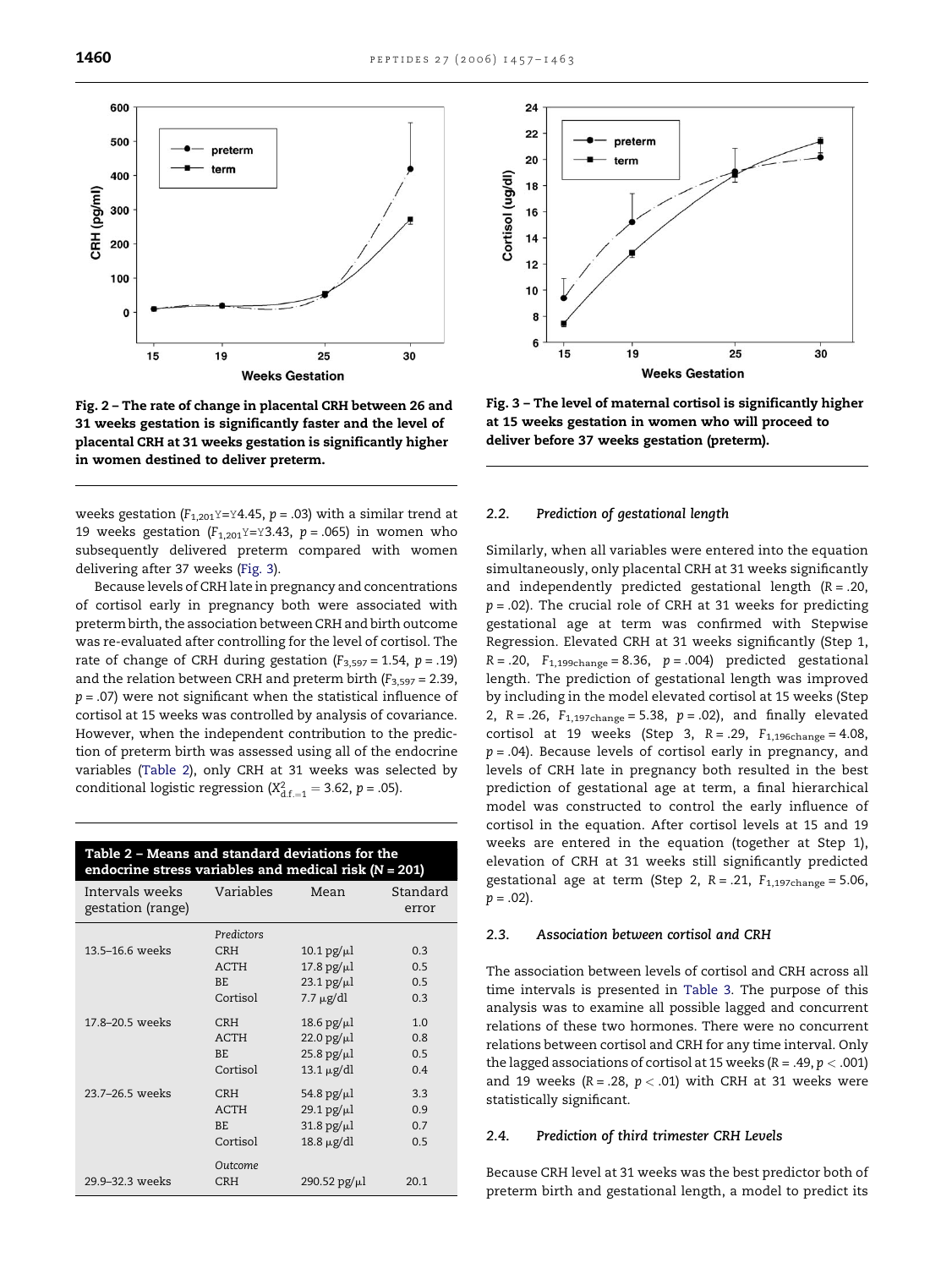<span id="page-4-0"></span>

| Table 3 - Correlations between cortisol and CRH at four<br>gestational intervals $(N = 203)$ |            |                     |            |            |  |
|----------------------------------------------------------------------------------------------|------------|---------------------|------------|------------|--|
|                                                                                              | $T_1$ CORT | $T2$ CORT           | $T_3$ CORT | $T_4$ CORT |  |
| $T_1$ CRH                                                                                    | .041       |                     |            |            |  |
| $T2$ CRH                                                                                     | .062       | .098                |            |            |  |
| $T_3$ CRH                                                                                    | .058       | .073                | $-.010$    |            |  |
| $T_4$ CRH                                                                                    | $.487$ **  | $277$ <sup>**</sup> | .078       | $-.026$    |  |
| $T_1$ = 15 weeks, $T_2$ = 19 weeks, $T_3$ = 25 weeks and $T_4$ = 31 weeks.                   |            |                     |            |            |  |
| $< 0.01$ .                                                                                   |            |                     |            |            |  |

precipitous rise during gestation was constructed using all endocrine stress markers collected from the beginning of the second trimester (15 weeks) through week 26 of gestation [\(Table 2](#page-3-0)). The prediction of CRH levels at 31 weeks using all the endocrine markers was highly significant ( $R = .58$ , d.f. = 12,188,  $F_{change}$  = 8.04,  $p < .0001$ ). Stepwise regression revealed that the single best and highly significant ( $R = .49$ , d.f. = 1,199,  $F_{change}$  = 61.78,  $p < .0001$ ) independent predictor of third trimester CRH was cortisol at 15 weeks gestation. Every unit of change ( $\mu$ g/dl) in cortisol at 15 weeks was associated with a change in 34 units (pg/ml) of CRH at 31 weeks. The significant association between early levels of cortisol and concentrations of CRH at 31 weeks remained unchanged when analyzed by methods that controlled for the statistical influence of all other endocrine variables measured.

A final stepwise model was constructed with three variables that accounted for the most variance in the prediction of third trimester CRH (Table 4). In addition to elevated maternal cortisol at 15 weeks (Step 1), the model included elevated CRH at 26 weeks (Step 2) and elevated maternal cortisol at 19 weeks (Step 3). After the initial contribution of cortisol at 15 weeks, each of the two additional variables resulted in a progressive and significant increase in the ability to predict CRH at 31 weeks; however, the magnitude of these subsequent contributions was very small, ranging between 2 and 5% of the variance (Table 4).

# 3. Discussion

Our longitudinal study of human pregnancy provides convincing evidence that the earliest, and perhaps critical, period for the effects of CRH on gestational length is restricted to the interval between weeks 26 and 31. The rate of increase during this interval is faster and the level of CRH at 31 weeks is higher in women destined to deliver preterm. Serial sampling of maternal plasma provides no support for the possibility that CRH earlier in pregnancy influenced gestational length. These results confirm that elevated CRH after 26 weeks, but not before, constitute a significant risk for preterm birth [\[18\]](#page-5-0). New findings from this study indicate that a plausible stress-related endocrine signal, elevated cortisol [\[22,37\]](#page-5-0) from the mother very early in pregnancy predicts the precocious rise in CRH leading to an abbreviated gestational period.

Previous research indicated that exposure to stress, especially early in pregnancy, may accelerate the rise in placental CRH and shorten the length of gestation [\[13\].](#page-5-0) The pattern of findings in the current study supports the argument that the effect of elevated cortisol early in pregnancy on gestational length reflects a priming or programming [\[2\]](#page-5-0) effect on the eventual fetal/placental CRH response. First, elevation in maternal cortisol, a primary endocrine response to stress [\[22,37\]](#page-5-0) during the first 15 weeks of gestation significantly predicts the length of gestation. This finding is consistent with the recent report of decreased gestational length among women administered corticosteroids during their first trimester [\[15\].](#page-5-0) Second, the relation between early elevations of cortisol and length of gestation is associated with increased levels of CRH later in pregnancy. Third, there is no effect on gestation of other maternal stress signals (ACTH or BE) at any time interval. Cortisol early in gestation is the only stressrelated signal that predicts both CRH levels at 31 weeks and gestational length. Fourth, our findings in vivo of a positive association between cortisol and placental CRH are consistent with in vitro studies describing activation by glucocorticoids of placental CRH synthesis [\[21,41\].](#page-5-0) Furthermore, administration of synthetic glucocorticoid (betamethasone or dexamethasone) to pregnant women at risk for preterm delivery (to mature the fetal lungs) is associated with significant increases in circulating maternal CRH [\[28\]](#page-6-0). These findings unequivocally support the ability of cortisol to stimulate in vivo placental CRH; however, the stimulation of CRH only was seen in women after 30 weeks gestation and within 3 h of administration of the synthetic compound.

The time course for the effect of synthetic glucocorticoid on placental CRH is not consistent with the early (15 weeks gestation) and lagged (16 weeks later) association between maternal cortisol and CRH elevation observed in the present study. There are at least two explanations for these differences. First, synthetic glucocorticoid is administered in doses that profoundly alter the HPA axis [\[28\]](#page-6-0) and reflect pharmacological rather than physiological effects. Second, an enzyme in the placenta, 11B-HSD2, oxidizes physiological (maternal) but not synthetic glucocorticoids into cortisone [\[19,21\]](#page-5-0). This protects the fetus from the direct and sometimes harmful effects of exposure to maternal cortisol during critical periods of development [\[47\].](#page-6-0) The levels of placental 11B-HSD2 rise as gestation progresses before abruptly falling near term ensuring fetal organ maturation in full term births [\[26,31\]](#page-6-0). It is possible that an immature placental defense system early in gestation is not capable of converting excessive levels of maternal cortisol. Early exposure to

| Table 4 - Final model from stepwise multiple regression for the prediction of third trimester CRH |                     |                   |                     |              |              |                  |         |
|---------------------------------------------------------------------------------------------------|---------------------|-------------------|---------------------|--------------|--------------|------------------|---------|
| <b>Steps</b>                                                                                      | Variable            | Standardized beta | Unstandardized beta | $\mathbb{R}$ | $R^2$ change | $F_{\rm change}$ | P-value |
| Step 1                                                                                            | Cortisol (15 weeks) | .49               | 33.5                | .49          | .24          | 61.70            | .000    |
| Step 2                                                                                            | CRH (25 weeks)      | .23               | 1.4                 | .54          | .05          | 14.61            | .000    |
| Step 3                                                                                            | Cortisol (19 weeks) | .16               | 7.7                 | .56          | .03          | 6.4              | .012    |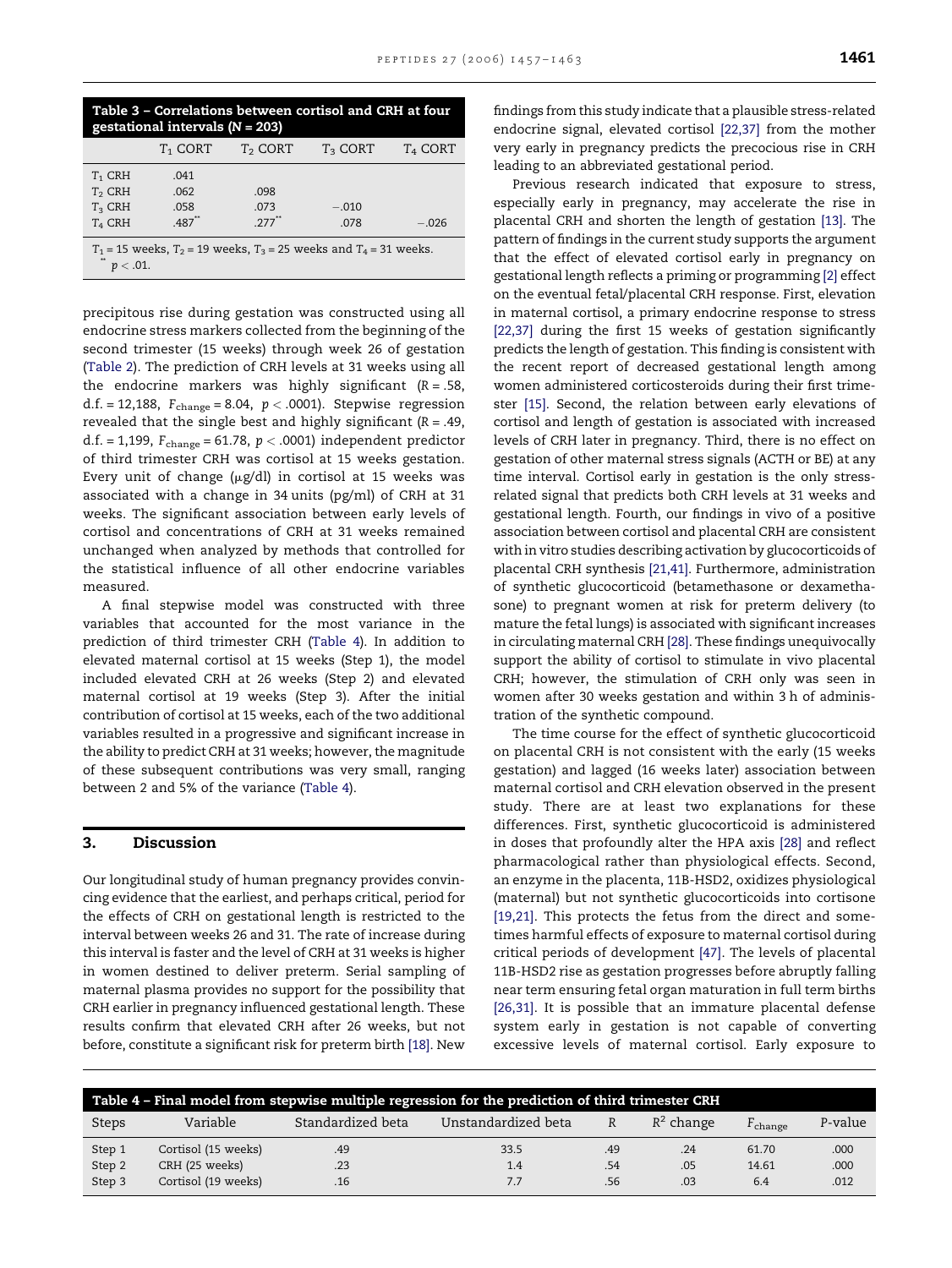<span id="page-5-0"></span>cortisol may prime the placental clock [\[30,42\]](#page-6-0) and accelerate placental synthesis and release of CRH [21,41]. By the same reasoning, the effects of elevated maternal cortisol at 31 weeks does not result in a simultaneous increase of maternal CRH because the activity of placental 11B-HSD2 is sufficient to convert the cortisol to cortisone. Interestingly, and in agreement with an earlier study [\[27\],](#page-6-0) cortisol and CRH are significantly and concurrently associated only at 37 weeks in a subset of women  $(N = 164)$  in our sample consistent with the timing of the abrupt fall in 11B-HSD2. The findings suggest that a profile of endocrine markers, led primarily by biological evidence of maternal stress early in pregnancy, program a subsequent fetal/placental response that results in foreshortened gestation.

Early detection by the fetal/placental unit of stress signals from the maternal environment ''informs'' the fetus that there is a threat to survival. This information primes or advances the placental clock by activating the promoter region of the CRH gene and increases the synthesis of the gene product. The rapid increase in CRH begins the cascade of events resulting in myometrial activation and fetal escape from a malignant environment. Early departure from the inhospitable host environment may be essential for survival but it does have grave consequences for the tadpole and the human fetus. The immature tadpole is at a disadvantage competing with normally developing tadpoles foraging for food and reproducing [12]. Human infants born early suffer a similar fate that includes a panoply of motor, sensory and neurological impairments that persist for a lifetime [1,33].

#### Acknowledgements

This study was supported by US PHS (NIH) research awards from the National Institute of Child Health and Human Development (HD28413) and National Institute of Neurological Diseases and Stroke (NS41298).

references

- [1] Anderson P, Doyle LW. Victorian Infant Collaborative Study Group. Neurobehavioral outcomes of school-age children born extremely low birth weight or very preterm in the 1990s. JAMA 2003;289:3264–72.
- [2] Barker DJP. Mothers babies and health in later life, 2nd ed., Edinburgh: Churchill Livingstone, 1998.
- [3] Boorse GC, Denver RJ. Acceleration of ambystoma tigrinum metamorphosis by corticotropin-releasing hormone. J Exp Zool 2002;293:94–8.
- [4] Challis J, Sloboda D, Matthews S, Holloway A, Alfaidy N, Howe D, et al. Fetal hypothalamic-pituitary adrenal (HPA) development and activation as a determinant of the timing of birth, and of postnatal disease. Endocr Res 2000;26: 489–504.
- [5] Chrousos GP. Regulation and dysregulation of the hypothalamic-pituitary-adrenal axis. The corticotropinreleasing hormone perspective. Endocrinol Metab Clin North Am 1992;21:833–58.
- [6] Cohen J, Cohen P, West SG, Aiken LS. Applied multiple regression/correlation analysis for the behavioral sciences. New Jersey: Lawrence Erlbaum Associates, 2003.
- [7] Denver RJ. Environmental stress as a developmental cue: corticotropin-releasing hormone is a proximate mediator of adaptive phenotypic plasticity in amphibian metamorphosis. Horm Behav 1997;31:169–79.
- [8] Denver RJ. Evolution of the corticotropin-releasing hormone signaling system and its role in stress-induced phenotypic plasticity. In: Sandman CA, Strand FL, Beckwith B, Chronwall BM, Flynn FW, Nachman RJ., editors. Neuropeptides: structure and function in biology and behavior. New York: The New York Academy of Sciences; 1999. p. 46–53.
- [9] Erickson K, Thorsen P, Chrousos G, Grigoriadis DE, Khongsaly O, McGregor J, et al. Preterm birth: associated neuroendocrine, medical, and behavioral risk factors. J Clin Endocrinol Metab 2001;86:2544–52.
- [10] Florio P, Franchini A, Reis FM, Pezzani I, Ottaviani E, Petraglia F. Human placenta, chorion amnion and decidua express different variants of corticoptropin-releasing factor receptor messenger RNA. Placenta 2000;21:32–7.
- [11] Frim DM, Emanuel RL, Robinson BG, Smas CM, Adler GK, Majzoub JA. Characterization and gestational regulation of corticotropin-releasing hormone messenger RNA in human placenta. J Clin Invest 1988;82:287–92.
- [12] Glennemeier KA, Denver RJ. Small changes in whole-body corticosterone content affect larval Rana pipiens fitness components. Gen Comp Endocrinol 2002;127:16–25.
- [13] Glynn LM, Wadhwa PD, Dunkel-Schetter C, Chicz-DeMet A, Sandman CA. When stress happens matters: effects of earthquake timing on stress responsivity in pregnancy. Am J Obstet Gynecol 2001;184:637–42.
- [14] Grammatopoulos DK, Hillhouse EW. Role of corticotropinreleasing hormone in onset of labour. Lancet 1999;354:1546–9.
- [15] Gur C, Diav-Citrin O, Shechtman S, Arnon J, Ornoy A. Pregnancy outcome after first trimester exposure to corticosteroids: a prospective controlled study. Reprod Toxicol 2004;18:93–101.
- [16] Hays WL. Statistics, 5th ed., Texas: Harcourt Brace College Publishers, 1994.
- [17] Hobel C, Dunkel-Schetter C, Roesch SC, Castro LC, Arora CP. Maternal plasma corticotroin-releasing hormone associated with stress at 20 weeks' gestation in pregnancies ending in preterm delivery. Am J Obstet Gynecol 1999;180:S257–63.
- [18] Holzman C, Jetton J, Siler-Khodr T, Fisher R, Rip T. Second trimester corticotropin-releasing hormone levels in relation to preterm delivery and ethnicity. Obstet Gynecol 2001;97:657–63.
- [19] Kajantie E, Dunkel L, Turpeinen U, Stenman UH, Wood PJ, Nuutila M, et al. Placental 11 beta-hydroxysteroid dehydrogenase-2 and fetal cortisol/cortisone shuttle in small preterm infants. J Clin Endocrinol Metab 2003; 88:493–500.
- [20] Karteris E, Grammatopoulos D, Dai Y, Olah KB, Ghobara TB, Easton A, et al. The human placenta and fetal membranes express the corticotropin-releasing hormone receptor 1alpha (CRH-1alpha) and the CRH-C variant receptor. J Clin Endocrinol Metab 1998;83:1376–9.
- [21] King BR, Smith R, Nicholson RC. The regulation of human corticotrophin-releasing hormone gene expression in the placenta. Peptides 2001;22:1941–7.
- [22] Kofman O. The role of prenatal stress in the etiology of developmental behavioural disorders. Neurosci Biobehav Rev 2002;26:457–70.
- [23] Korebrits C, Yu DH, Ramirez MM, Marinoni E, Bocking AD, Challis JR. Antenatal glucocorticoid administration increases corticotrophin-releasing hormone in maternal plasma. Br J Obstet Gynaecol 1998;105:556–61.